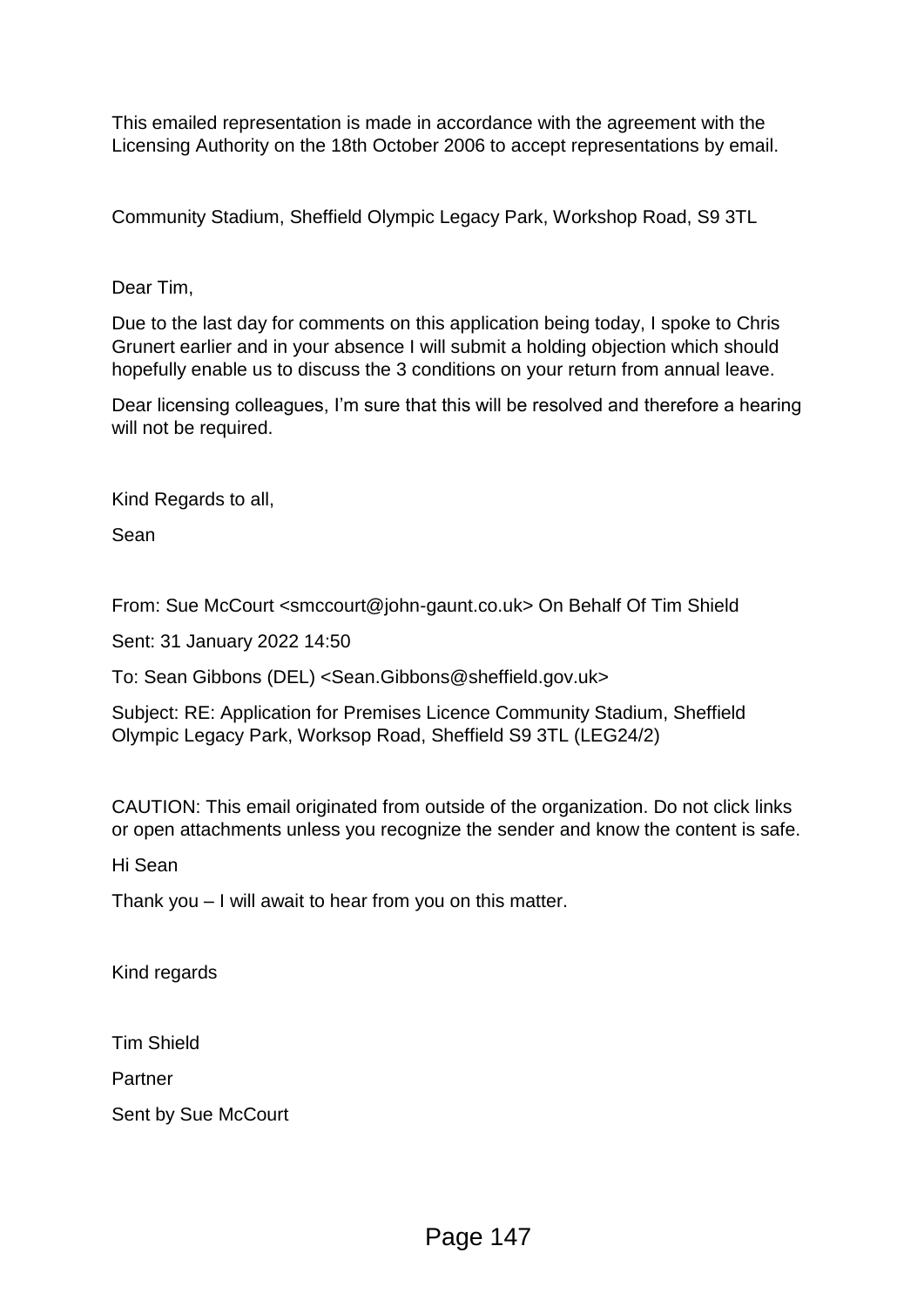TShield@john-gaunt.co.uk | www.john-gaunt.co.uk T: 0114 266 8664 | M: 07801 924 302 | F: 0114 267 9613

Omega Court | 372-374 Cemetery Road | Sheffield | S11 8FT

Premises Licences | Personal Licences | DPS Changes | Temporary Event Notices

APLH Courses |Reviews | Due Diligence | Betting and Gaming | eLearningPlus

For more details on our services please click on the links above.

From: Sean Gibbons (DEL) <Sean.Gibbons@sheffield.gov.uk>

Sent: 27 January 2022 14:08

To: Tim Shield <TShield@john-gaunt.co.uk>

Subject: RE: Application for Premises Licence Community Stadium, Sheffield Olympic Legacy Park, Worksop Road, Sheffield S9 3TL (LEG24/2)

Hi Tim,

Thanks for your e-mail,

I'm on A/l after today and back on the 7th (which is last day for comments I believe) so I will pick it up then,

Kind Regards,

Sean

From: Sue McCourt <smccourt@john-gaunt.co.uk> On Behalf Of Tim Shield

Sent: 27 January 2022 13:49

To: Sean Gibbons (DEL) <Sean.Gibbons@sheffield.gov.uk>

Subject: RE: Application for Premises Licence Community Stadium, Sheffield Olympic Legacy Park, Worksop Road, Sheffield S9 3TL (LEG24/2)

CAUTION: This email originated from outside of the organization. Do not click links or open attachments unless you recognize the sender and know the content is safe.

Hi Sean

Thank you for your email.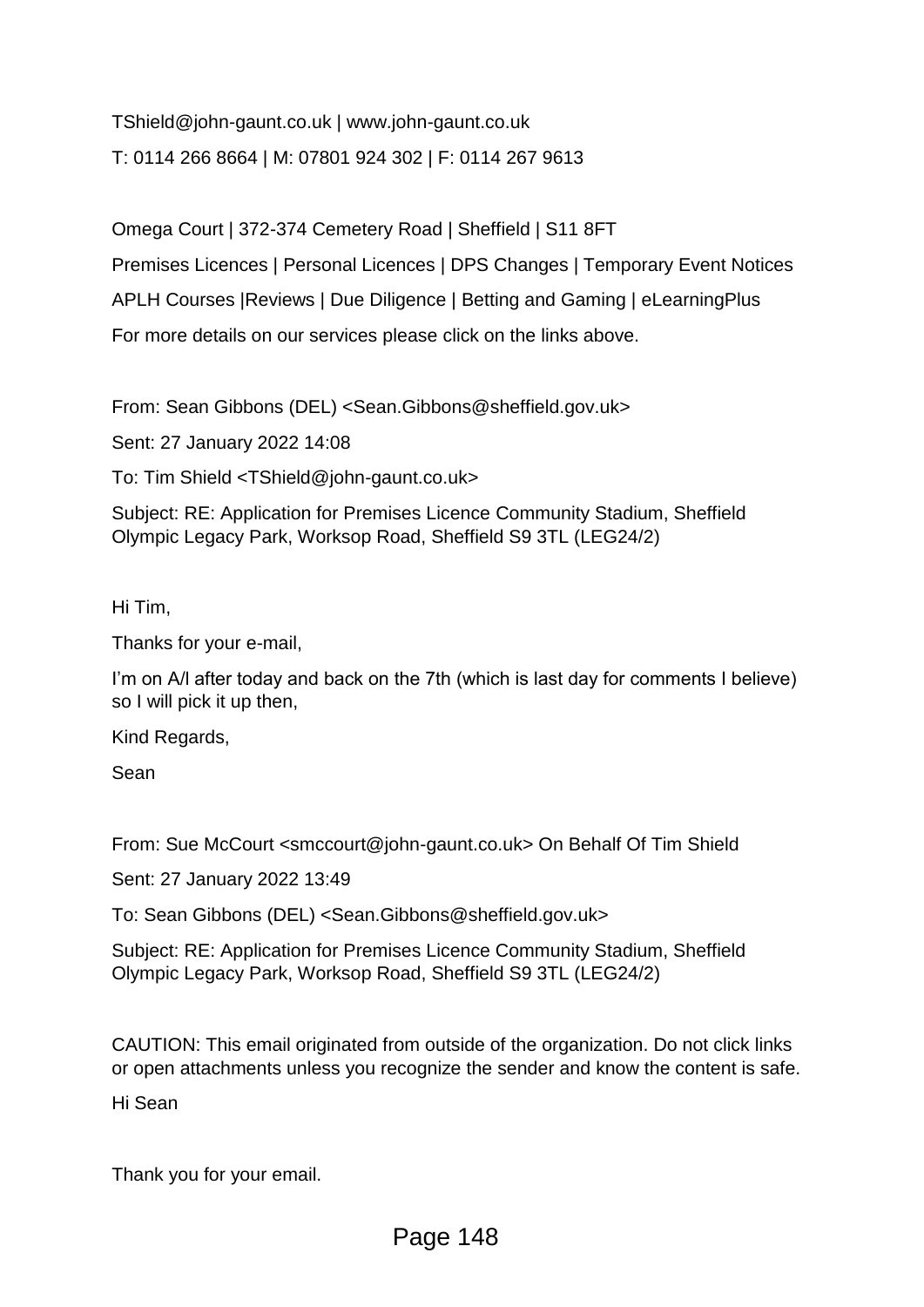I am taking my clients instructions and note the advice around the three conditions.

I have had an email from Bob Singh for external event and I am just waiting to hear from my clients in that regard. This may cover points 1 and 2 of the three conditions you are requesting.

I will keep you advised.

Kind regards Tim Shield Partner Sent by Sue McCourt

TShield@john-gaunt.co.uk | www.john-gaunt.co.uk T: 0114 266 8664 | M: 07801 924 302 | F: 0114 267 9613

Omega Court | 372-374 Cemetery Road | Sheffield | S11 8FT

Premises Licences | Personal Licences | DPS Changes | Temporary Event Notices

APLH Courses |Reviews | Due Diligence | Betting and Gaming | eLearningPlus

For more details on our services please click on the links above.

From: Sean Gibbons (DEL) <Sean.Gibbons@sheffield.gov.uk>

Sent: 19 January 2022 15:26

To: Tim Shield <TShield@john-gaunt.co.uk>

Subject: FW: Application for Premises Licence Community Stadium, Sheffield Olympic Legacy Park, Worksop Road, Sheffield S9 3TL (LEG24/2)

Hi Tim, I hope you are well..

Just going through the application and I have a few questions to ask.

I'm wondering why the red line for licensable activities in internal areas A & B have service rooms/toilets/back of house areas/changing rooms/offices etc that would fall within the remit of licensable areas?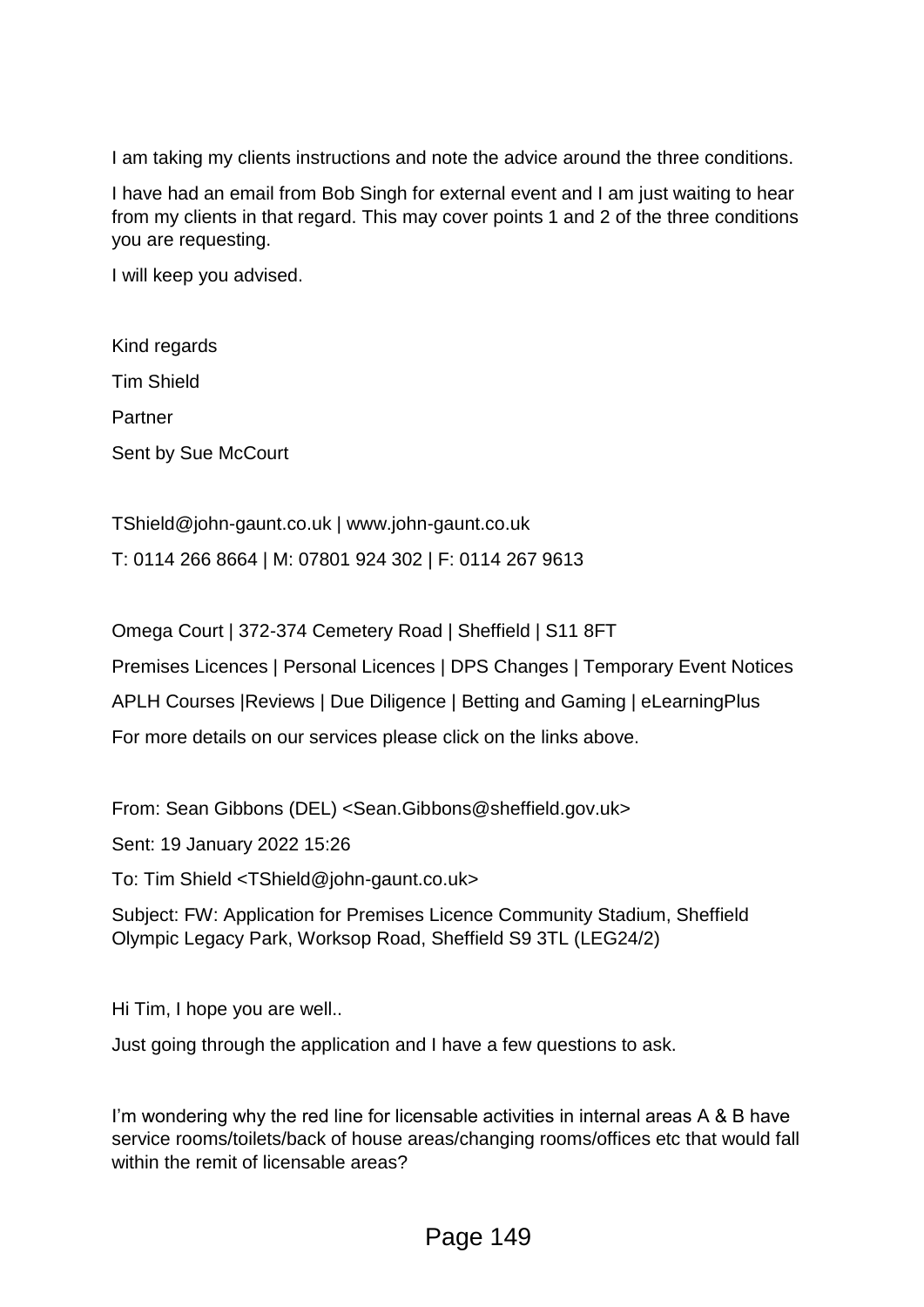Could you also confirm who is dealing with Building Regulations and that a Building Regulation final certificate shall be provided on completion of works? Within this requirement of the Building Inspector, electrical, gas, lift commissioning certificates etc would have to be provided prior to final sign off.

With respect to floor finishes, could your clients look at public areas which are subject to the provision of food and drink (where there is likelihood that spillages/contamination will occur on the floor) and toilet areas to ensure that reasonable floor finishes with respect to slip resistance are incorporated into the design as following;

''Suitable slip-resistance to floor surface finishes must be incorporated into the design of the premises. For bars and associated areas within the premises compliance with DIN measurement standard R11 minimum or pendulum wet test (in accordance with the 'UK Slip Resistance Group' document, Issue 3, 2005) rating of 36 or above, will be required.''

Further advice available from www.hse.gov.uk/slips/architects.htm

It should go without saying of course, that back of house areas must also have suitable flooring installed in accordance with risk assessments on the use of the particular areas.

### **Conditions**

I'm conscious that it is likely that music events or similar will be held externally up to a capacity of 5000. In relation to these type events I propose the following conditions with respect to public safety;

1. An event management plan shall be prepared for all music events and similar, that exceed a capacity of 499.

2. A suitably qualified 'event safety officer' shall be appointed for all music events and similar.

3. A permanent fixed residual current device (RCD) must protect the electrical power serving all amplified music equipment used for the purposes of live music or similar entertainment.

I shall look forward to your response,

Kind regards

Sean

Sean Gibbons BSc (Hons)

Environmental Health Officer

Health & Safety Inspector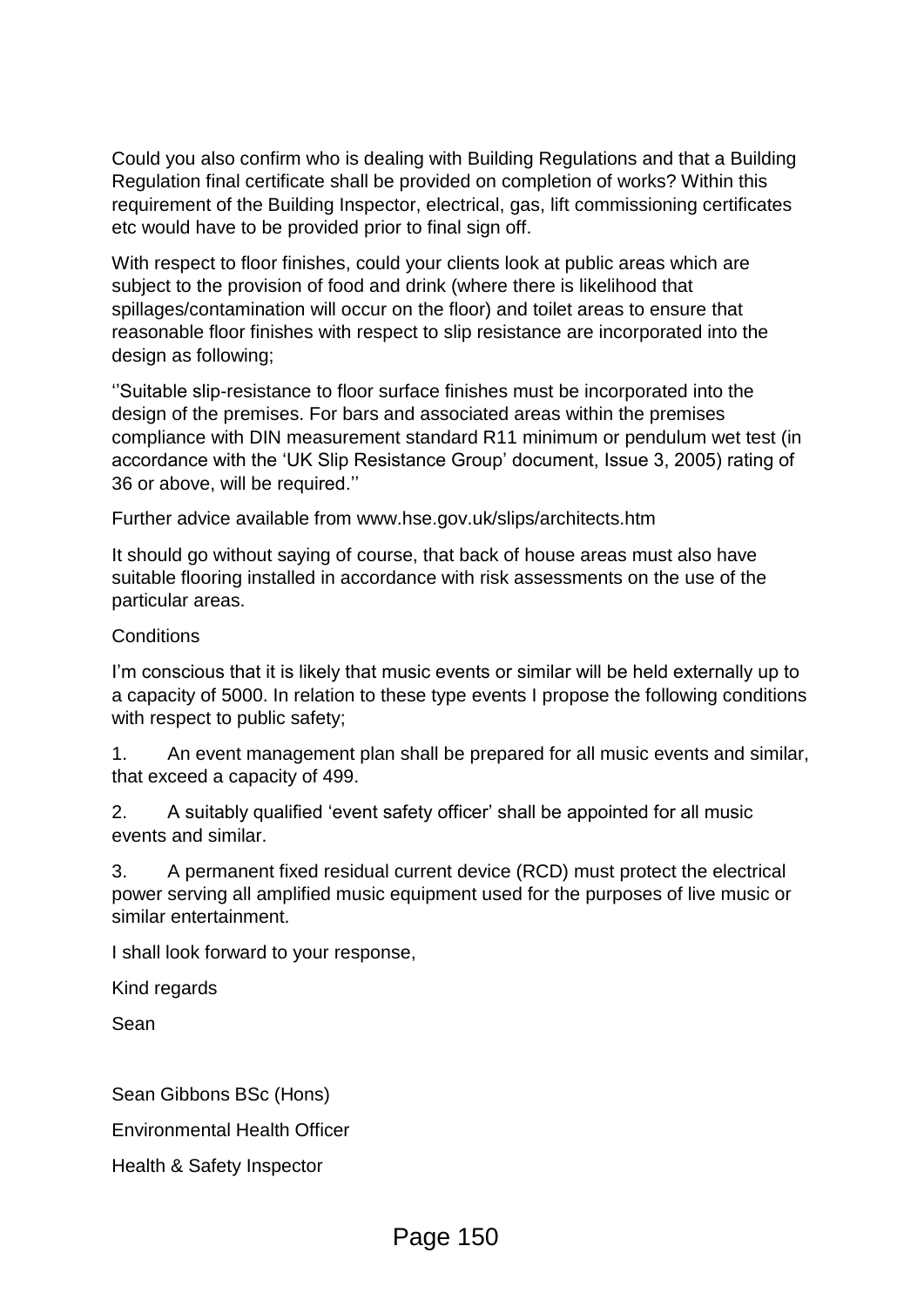Environmental Regulation Sheffield City Council 5th Floor North Howden House 1 Union Street **Sheffield** S1 2SH

Tel: 0114 273 4616 Fax: 0114 273 6464 Email: sean.gibbons@sheffield.gov.uk www.sheffield.gov.uk

From: Sean Gibbons (DEL)

Sent: 10 December 2021 10:23

To: Tim Shield <TShield@john-gaunt.co.uk>

Subject: RE: Application for Premises Licence Community Stadium, Sheffield Olympic Legacy Park, Worksop Road, Sheffield S9 3TL (LEG24/2)

Hi Tim,

I doubt I will be able to make it Weds, unfortunately I'm being pulled in all directions at the moment.

I've attached our Code of Practice for Licensed premises (with respect to public safety), so would be obliged if you could forward to your client- the first 7 pages are mainly to do with build requirements such as flooring specification, mezzanine areas, toilet numbers, accessibility etc etc.

Could you establish who is dealing with Building Regulations during your meeting? I'd suggest you offering a condition in the operating schedule re provision of 'A Building Regulation Completion Certificate'. On completion of works.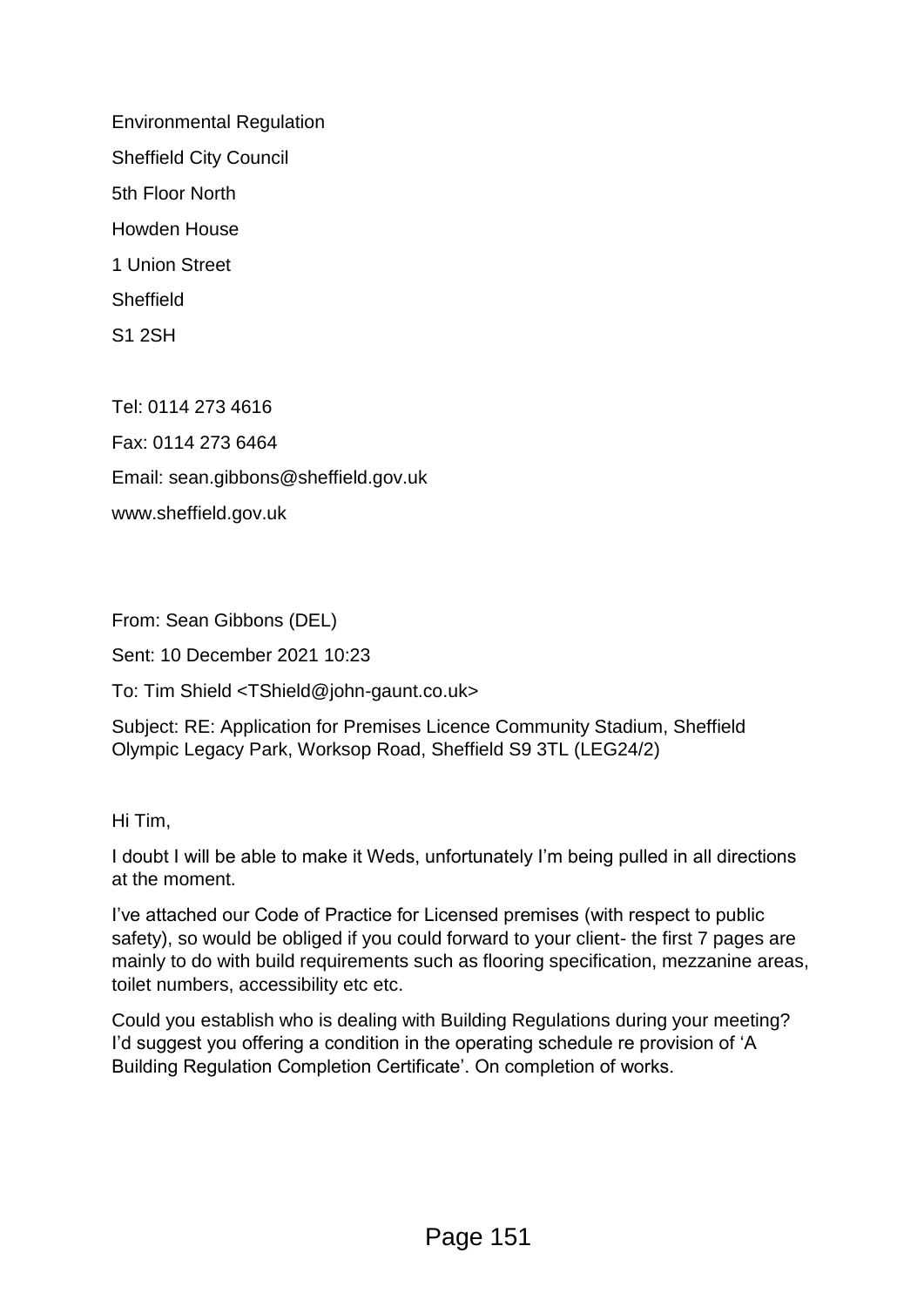If there's plans following on from your meeting, send them across to myself and I'll attempt to give some feedback.

Hopefully speak soon, Kind Regards Sean

From: Tim Shield <TShield@john-gaunt.co.uk>

Sent: 09 December 2021 15:10

To: Sean Gibbons (DEL) <Sean.Gibbons@sheffield.gov.uk>

Subject: RE: Application for Premises Licence Community Stadium, Sheffield Olympic Legacy Park, Worksop Road, Sheffield S9 3TL (LEG24/2)

CAUTION: This email originated from outside of the organization. Do not click links or open attachments unless you recognize the sender and know the content is safe.

Hi Sean

We are meeting at site at 10am on 15th December

I hope I may see you there

Tim

Regards

Tim Shield

**Partner** 

TShield@john-gaunt.co.uk | www.john-gaunt.co.uk

T: 0114 266 8664 | M: 07801 924 302 | F: 0114 267 9613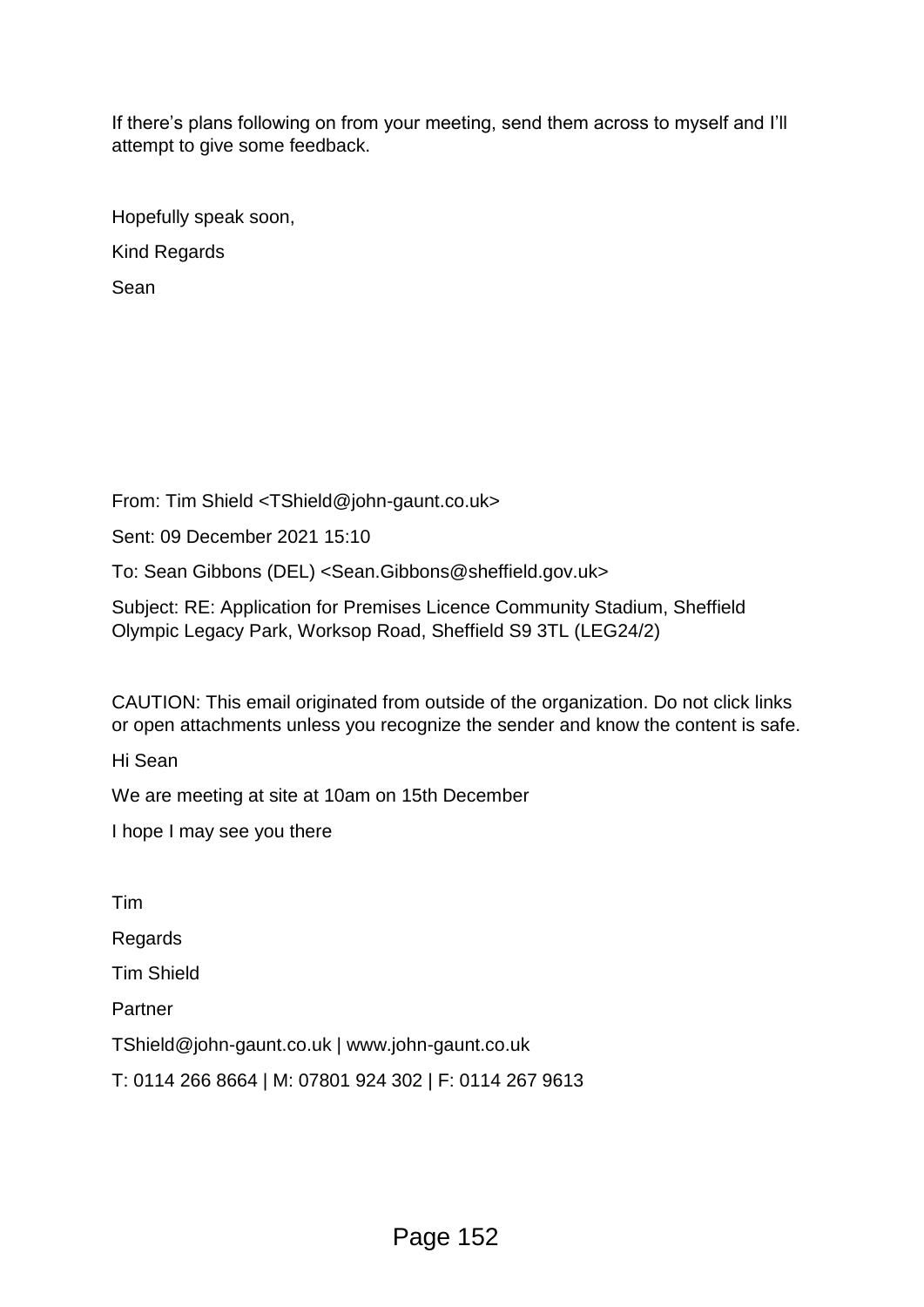Omega Court | 372-374 Cemetery Road | Sheffield | S11 8FT

Premises Licences | Personal Licences | DPS Changes | Temporary Event Notices APLH Courses |Reviews | Due Diligence | Betting and Gaming | eLearningPlus For more details on our services please click on the links above.

From: Sean Gibbons (DEL) <Sean.Gibbons@sheffield.gov.uk>

Sent: 07 December 2021 12:51

To: Tim Shield <TShield@john-gaunt.co.uk>

Subject: RE: Application for Premises Licence Community Stadium, Sheffield Olympic Legacy Park, Worksop Road, Sheffield S9 3TL (LEG24/2)

Hi Tim,

I've checked with my colleagues (Michelle Garrigan & Steven Longden) and it appears that there has been some dialogue with respect to the Olympic Legacy park under their SAG remit as safety in sportsgrounds.

My colleagues will be attending the planned site visit in January arranged through the SAG ( where other Responsible Authorities are most likely to attend), so I would suggest that you submit the application as proposed and we can take it from there. It's possible that I may also attend the arranged visit in January,

Kind Regards

Sean

From: Sue McCourt <smccourt@john-gaunt.co.uk> On Behalf Of Tim Shield

Sent: 02 December 2021 11:38

To: Sean Gibbons (DEL) <Sean.Gibbons@sheffield.gov.uk>

Subject: RE: Application for Premises Licence Community Stadium, Sheffield Olympic Legacy Park, Worksop Road, Sheffield S9 3TL (LEG24/2)

CAUTION: This email originated from outside of the organization. Do not click links or open attachments unless you recognize the sender and know the content is safe.

Dear Sean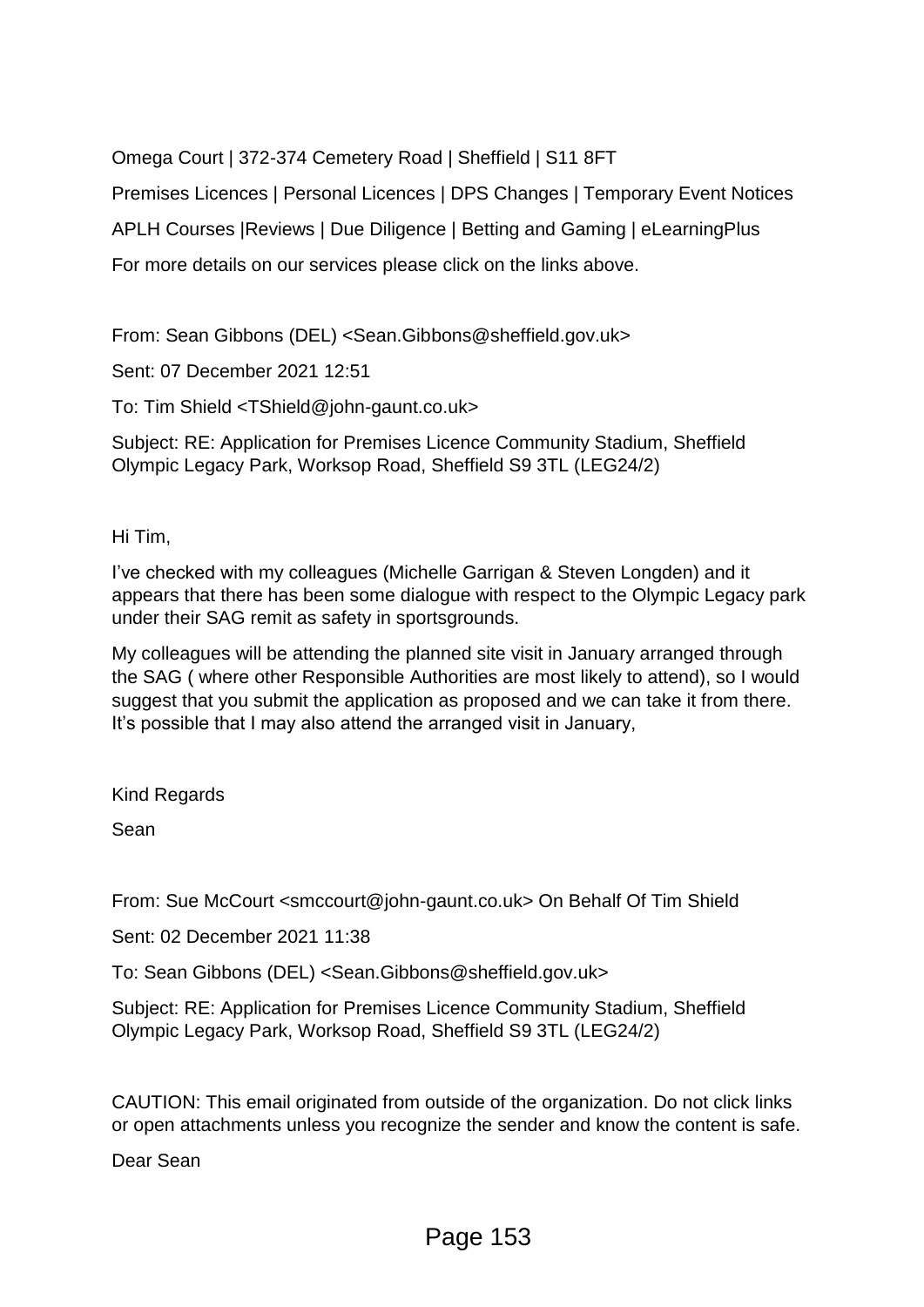I have instructions in relation to a prospective application for a new Premises Licence for the above site.

As this is quite a large venture I am writing on behalf of my clients to enquire whether you would wish to attend a pre-site meeting to discuss the matter.

I am writing in similar terms to the Police, Environmental Health Team and Licensing.

My clients wish to progress this matter as soon as possible with a view to lodging the application prior to Christmas

In the first instance would you be willing to attend such a meeting and if so would there be availability in the next 2 weeks to attend site.

I look forward to hearing from you.

Kind regards Tim Shield Partner Sent by Sue McCourt

TShield@john-gaunt.co.uk | www.john-gaunt.co.uk

T: 0114 266 8664 | M: 07801 924 302 | F: 0114 267 9613

Omega Court | 372-374 Cemetery Road | Sheffield | S11 8FT Premises Licences | Personal Licences | DPS Changes | Temporary Event Notices APLH Courses |Reviews | Due Diligence | Betting and Gaming | eLearningPlus For more details on our services please click on the links above.

Partners: Tim Shield (569713) | Michelle Hazlewood (569714) Christopher Grunert | Jon Wallsgrove | Patrick Robson Practice Manager: Jonathan Pupius

John Gaunt & Partners authorised and regulated by the Solicitors Regulation Authority - SRA No. 173393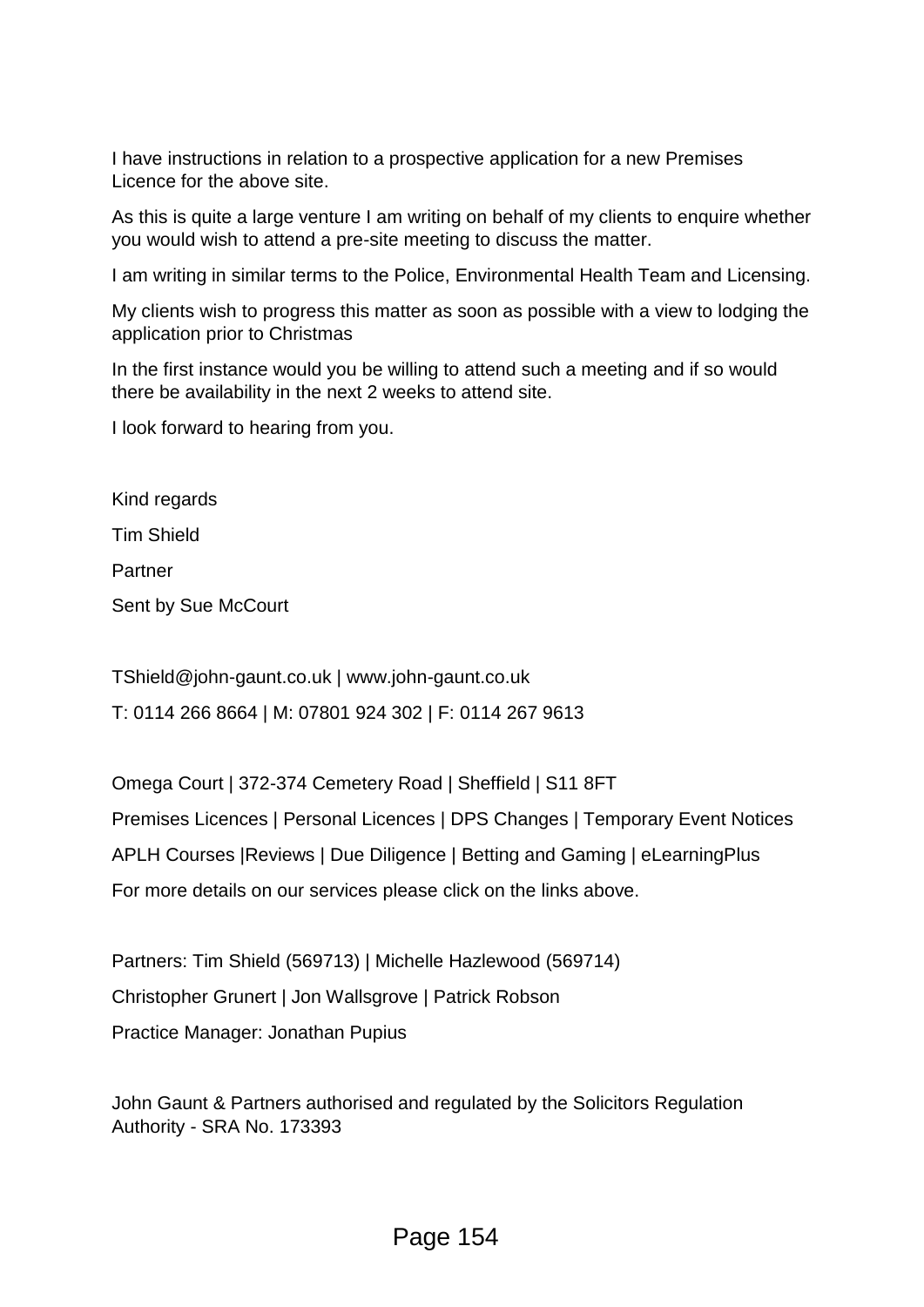# CAUTION

This email is intended to be confidential to the person to whom it is addressed and may be legally privileged.

If you are not the intended recipient, please contact us by email or telephone and please delete the message from your system immediately.

Any unauthorised disclosure of information contained in this communication is strictly prohibited.

We use the word "partner" to refer either to a partner of John Gaunt & Partners (the "firm");an office holder in a partner; or an employee or consultant of the firm with equivalent standing and qualifications.

John Gaunt & Partners is committed to safeguarding the privacy of our clients, our privacy notice sets out what personal data we may hold about you, how we collect this data and how we use this information.

Our Privacy Notice can be viewed here: https://www.john-gaunt.co.uk/data-privacynotice

This Email, and any attachments, may contain non-public information and is intended solely for the individual(s) to whom it is addressed. It may contain sensitive or protectively marked material and should be handled accordingly. If this Email has been misdirected, please notify the author immediately. If you are not the intended recipient you must not disclose, distribute, copy, print or rely on any of the information contained in it or attached, and all copies must be deleted immediately. Whilst we take reasonable steps to try to identify any software viruses, any attachments to this Email may nevertheless contain viruses which our anti-virus software has failed to identify. You should therefore carry out your own anti-virus checks before opening any documents. Sheffield City Council will not accept any liability for damage caused by computer viruses emanating from any attachment or other document supplied with this e-mail

Partners: Tim Shield (569713) | Michelle Hazlewood (569714)

Christopher Grunert | Jon Wallsgrove | Patrick Robson

Practice Manager: Jonathan Pupius

John Gaunt & Partners authorised and regulated by the Solicitors Regulation Authority - SRA No. 173393

### CAUTION

This email is intended to be confidential to the person to whom it is addressed and may be legally privileged.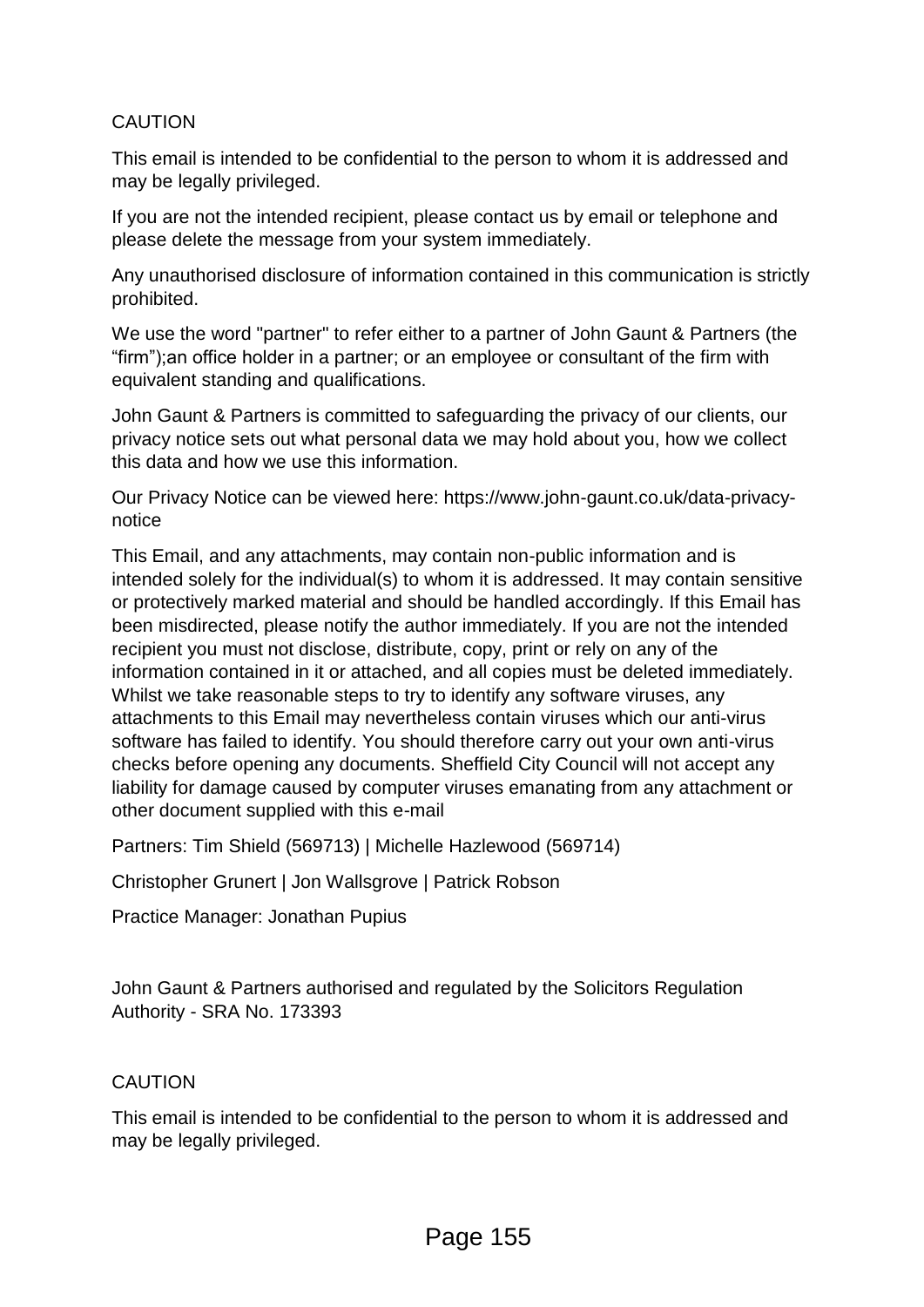If you are not the intended recipient, please contact us by email or telephone and please delete the message from your system immediately.

Any unauthorised disclosure of information contained in this communication is strictly prohibited.

We use the word "partner" to refer either to a partner of John Gaunt & Partners (the "firm");an office holder in a partner; or an employee or consultant of the firm with equivalent standing and qualifications.

John Gaunt & Partners is committed to safeguarding the privacy of our clients, our privacy notice sets out what personal data we may hold about you, how we collect this data and how we use this information.

Our Privacy Notice can be viewed here: https://www.john-gaunt.co.uk/data-privacynotice

This Email, and any attachments, may contain non-public information and is intended solely for the individual(s) to whom it is addressed. It may contain sensitive or protectively marked material and should be handled accordingly. If this Email has been misdirected, please notify the author immediately. If you are not the intended recipient you must not disclose, distribute, copy, print or rely on any of the information contained in it or attached, and all copies must be deleted immediately. Whilst we take reasonable steps to try to identify any software viruses, any attachments to this Email may nevertheless contain viruses which our anti-virus software has failed to identify. You should therefore carry out your own anti-virus checks before opening any documents. Sheffield City Council will not accept any liability for damage caused by computer viruses emanating from any attachment or other document supplied with this e-mail

Partners: Tim Shield (569713) | Michelle Hazlewood (569714)

Christopher Grunert | Jon Wallsgrove | Patrick Robson

Practice Manager: Jonathan Pupius

John Gaunt & Partners authorised and regulated by the Solicitors Regulation Authority - SRA No. 173393

### CAUTION

This email is intended to be confidential to the person to whom it is addressed and may be legally privileged.

If you are not the intended recipient, please contact us by email or telephone and please delete the message from your system immediately.

Any unauthorised disclosure of information contained in this communication is strictly prohibited.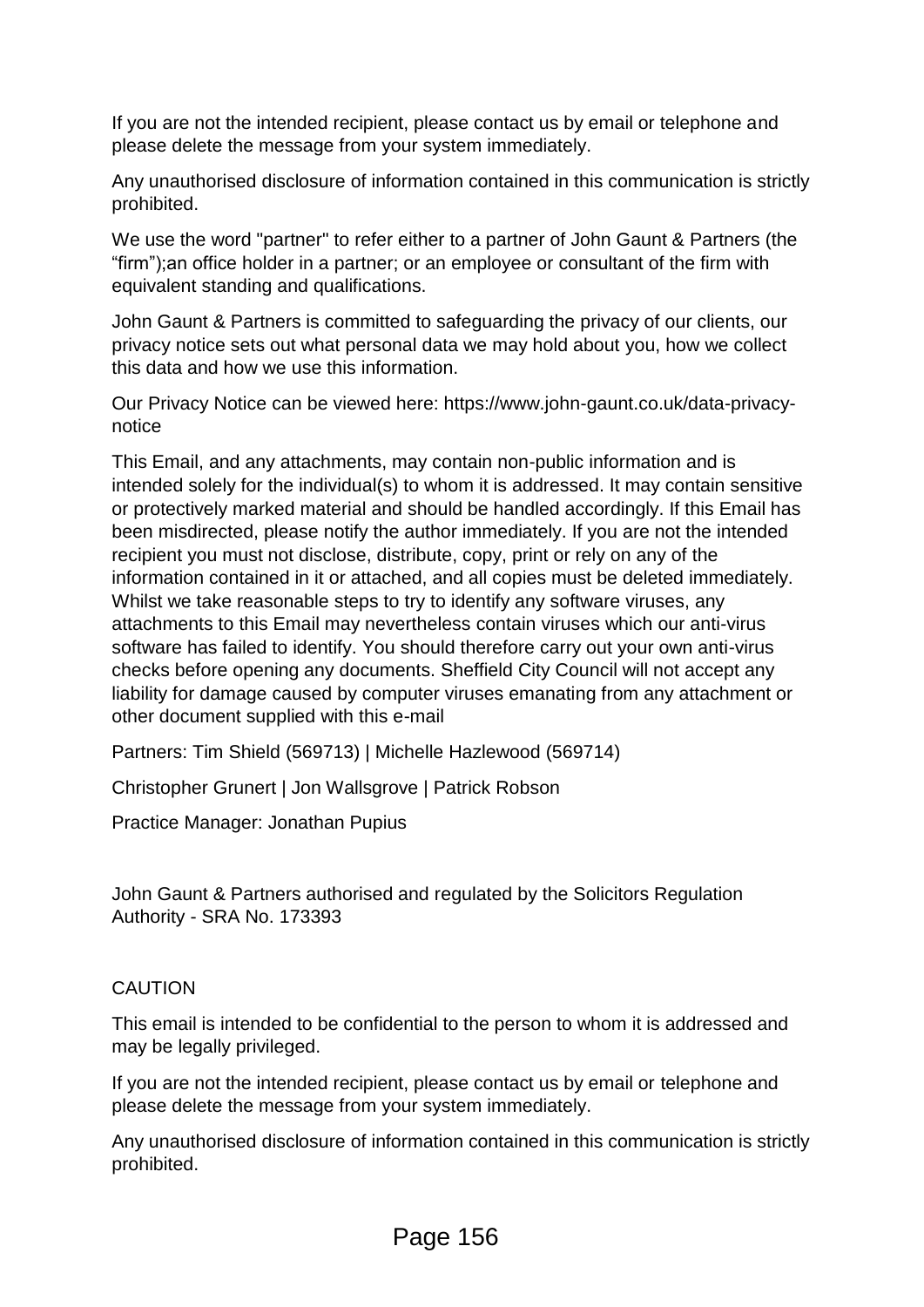We use the word "partner" to refer either to a partner of John Gaunt & Partners (the "firm");an office holder in a partner; or an employee or consultant of the firm with equivalent standing and qualifications.

John Gaunt & Partners is committed to safeguarding the privacy of our clients, our privacy notice sets out what personal data we may hold about you, how we collect this data and how we use this information.

Our Privacy Notice can be viewed here: https://www.john-gaunt.co.uk/data-privacynotice

This Email, and any attachments, may contain non-public information and is intended solely for the individual(s) to whom it is addressed. It may contain sensitive or protectively marked material and should be handled accordingly. If this Email has been misdirected, please notify the author immediately. If you are not the intended recipient you must not disclose, distribute, copy, print or rely on any of the information contained in it or attached, and all copies must be deleted immediately. Whilst we take reasonable steps to try to identify any software viruses, any attachments to this Email may nevertheless contain viruses which our anti-virus software has failed to identify. You should therefore carry out your own anti-virus checks before opening any documents. Sheffield City Council will not accept any liability for damage caused by computer viruses emanating from any attachment or other document supplied with this e-mail

Partners: Tim Shield (569713) | Michelle Hazlewood (569714)

Christopher Grunert | Jon Wallsgrove | Patrick Robson

Practice Manager: Jonathan Pupius

John Gaunt & Partners authorised and regulated by the Solicitors Regulation Authority - SRA No. 173393

# **CAUTION**

This email is intended to be confidential to the person to whom it is addressed and may be legally privileged.

If you are not the intended recipient, please contact us by email or telephone and please delete the message from your system immediately.

Any unauthorised disclosure of information contained in this communication is strictly prohibited.

We use the word "partner" to refer either to a partner of John Gaunt & Partners (the "firm");an office holder in a partner; or an employee or consultant of the firm with equivalent standing and qualifications.